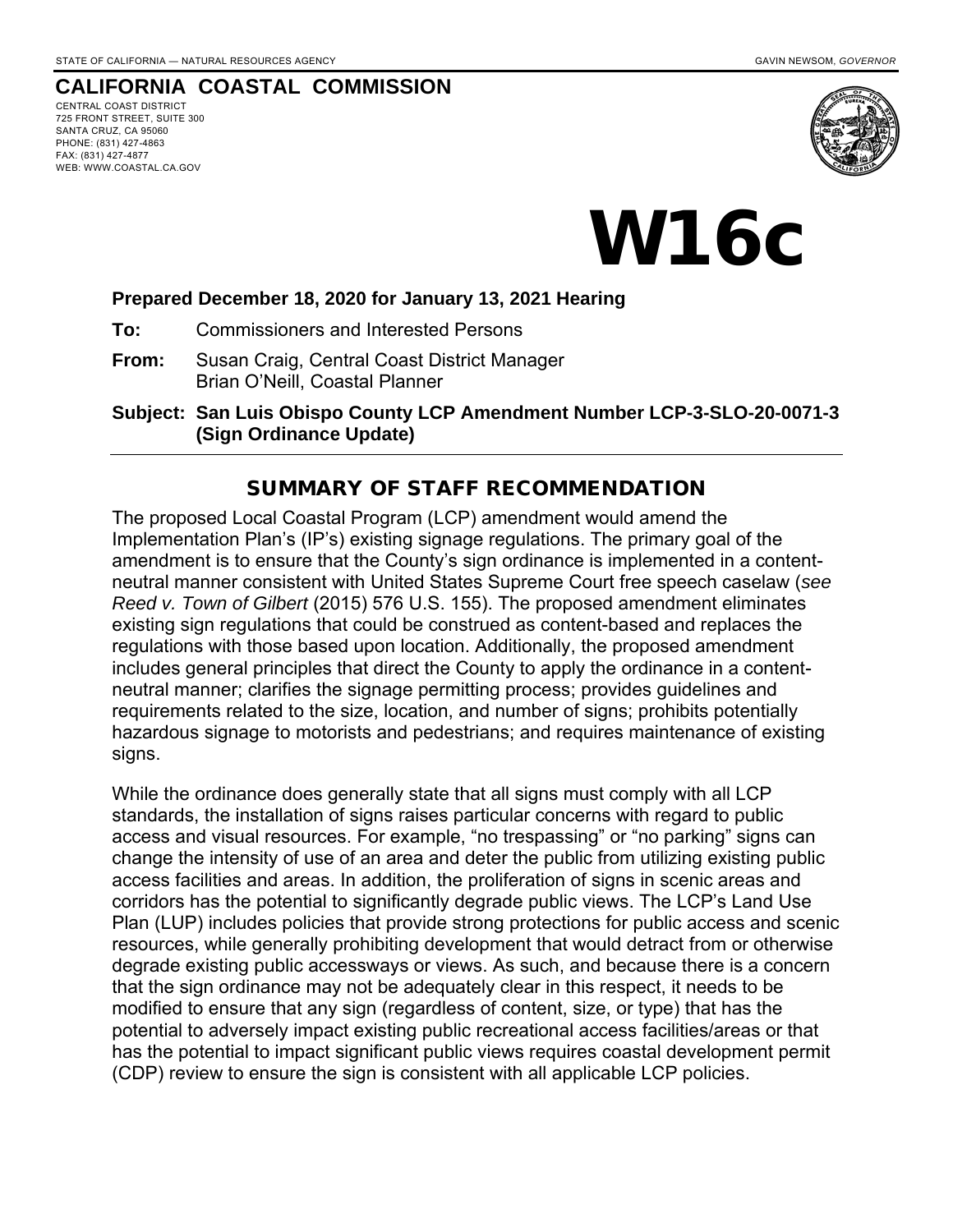As modified, the proposed amendment conforms with and is adequate to carry out the LUP, which is the standard of review for this IP amendment. The County has indicated that it is in agreement with the staff recommended modifications. Therefore, staff recommends that the Commission approve the amendment with suggested modifications. The required motions and resolutions are found on page 4 below.

### **Staff Note: LCP Amendment Action Deadline**

This proposed LCP amendment was filed as complete on November 19, 2020. The proposed amendment affects only the LCP's IP, and the 60-working-day action deadline is February 19, 2021. Thus, unless the Commission extends the action deadline (it may be extended by up to one year), the Commission has until February 19, 2021 to take a final action on this LCP amendment.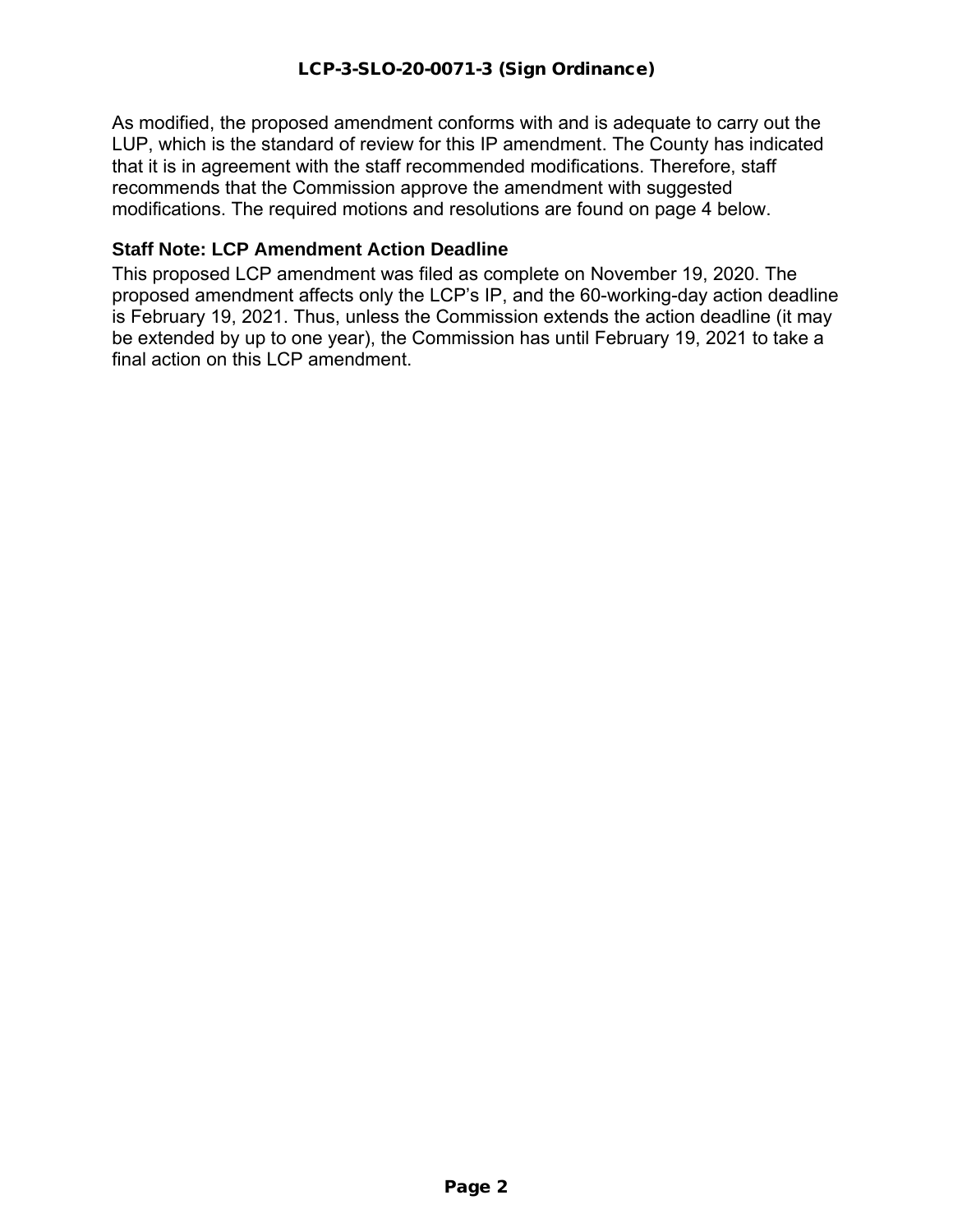# TABLE OF CONTENTS

# **EXHIBITS**

[Exhibit 1: Proposed IP Amendment](https://documents.coastal.ca.gov/reports/2021/1/w16c/w16c-1-2021-exhibits.pdf)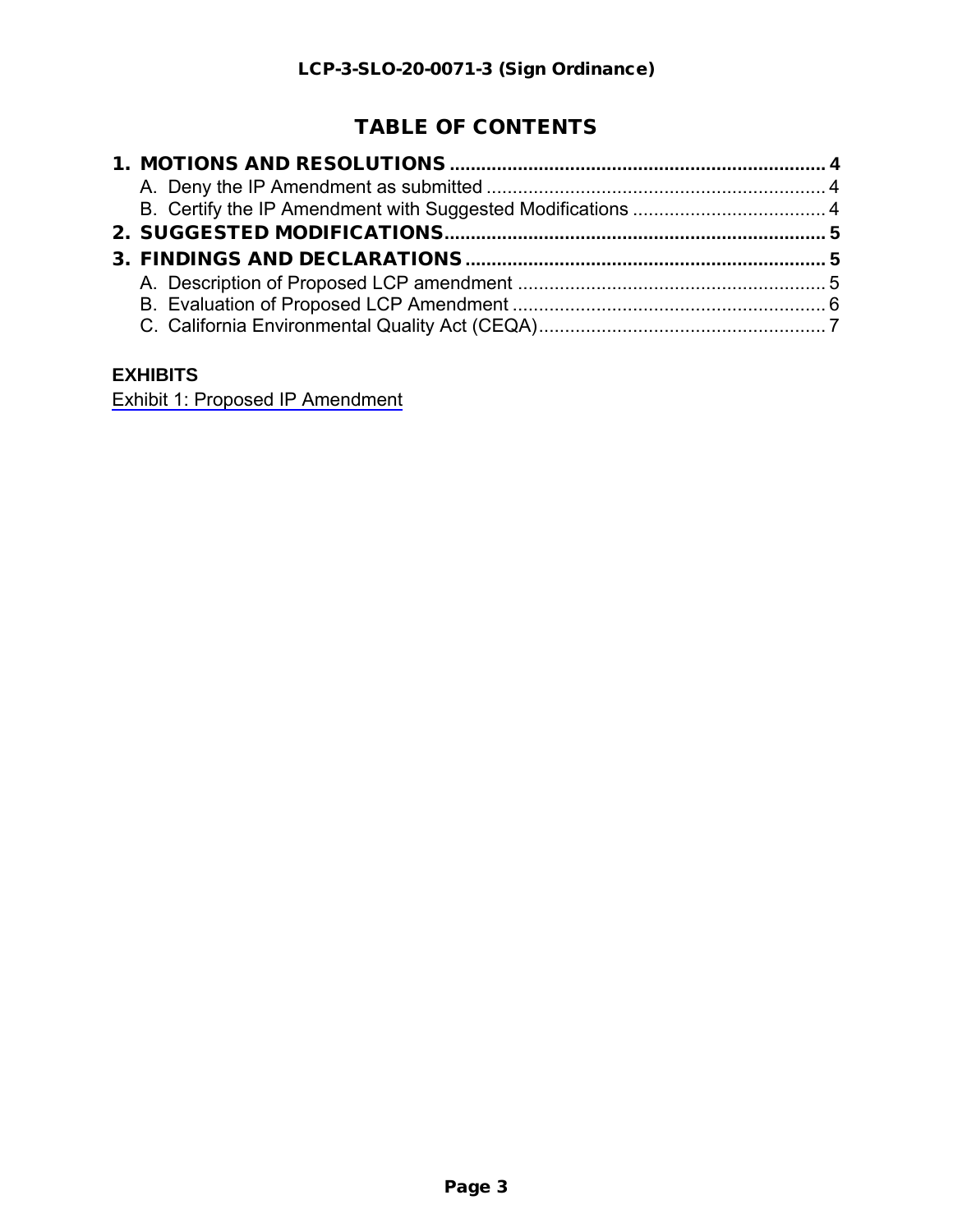# <span id="page-3-0"></span>1. MOTIONS AND RESOLUTIONS

Staff recommends that the Commission, after public hearing, approve the proposed LCP amendment with suggested modifications. The Commission needs to make two motions on the IP amendment in order to act on this recommendation.

#### <span id="page-3-1"></span>**A. Deny the IP Amendment as submitted**

Staff recommends a **YES** vote on the motion below. Passage of this motion will result in denial of the IP amendment as submitted and adoption of the following resolution. The motion passes only by an affirmative vote of a majority of the appointed Commissioners.

*Motion: I move that the Commission reject Implementation Plan Amendment Number LCP-3-SLO-20-0071-3 as submitted by San Luis Obispo County, and I recommend a yes vote.*

*Resolution to Deny: The Commission hereby denies certification of LCP Amendment Number LCP-3-SLO-20-0071-3 as submitted by San Luis Obispo County and adopts the findings set forth below on grounds that the implementation amendment as submitted does not conform with, and is inadequate to carry out, the provisions of the certified Land Use Plan. Certification of the implementation plan amendment would not meet the requirements of the California Environmental Quality Act as there are feasible alternatives and mitigation measures that would substantially lessen the significant adverse impacts on the environment that will result from certification of the implementation plan amendment as submitted.*

### <span id="page-3-2"></span>**B. Certify the IP Amendment with Suggested Modifications**

Staff recommends a **YES** vote on the motion below. Passage of this motion will result in certification of the amendment with suggested modifications and the adoption of the following resolution and the findings in this report. The motion to certify with suggested modifications passes only by an affirmative vote of the majority of the Commissioners present:

*Motion: I move that the Commission certify Implementation Plan Amendment Number LCP-3-SLO-20-0071-3 as submitted by San Luis Obispo County if it is modified as suggested in this staff report, and I recommend a yes vote.* 

*Resolution to Certify: The Commission hereby certifies LCP Amendment Number LCP-3-SLO-20-0071-3 as submitted by San Luis Obispo County to the San Luis Obispo County Local Coastal Program, if modified as suggested, and adopts the findings set forth in this staff report on the grounds that the implementation plan amendment with the suggested modifications conforms with, and is adequate to carry out, the provisions of the certified Land Use Plan. Certification of the implementation plan amendment, if modified as suggested, complies with the California Environmental Quality Act because either: 1) feasible mitigation measures and/or alternatives have been incorporated to substantially lessen any significant adverse effects of the plan on the environment, or 2) there*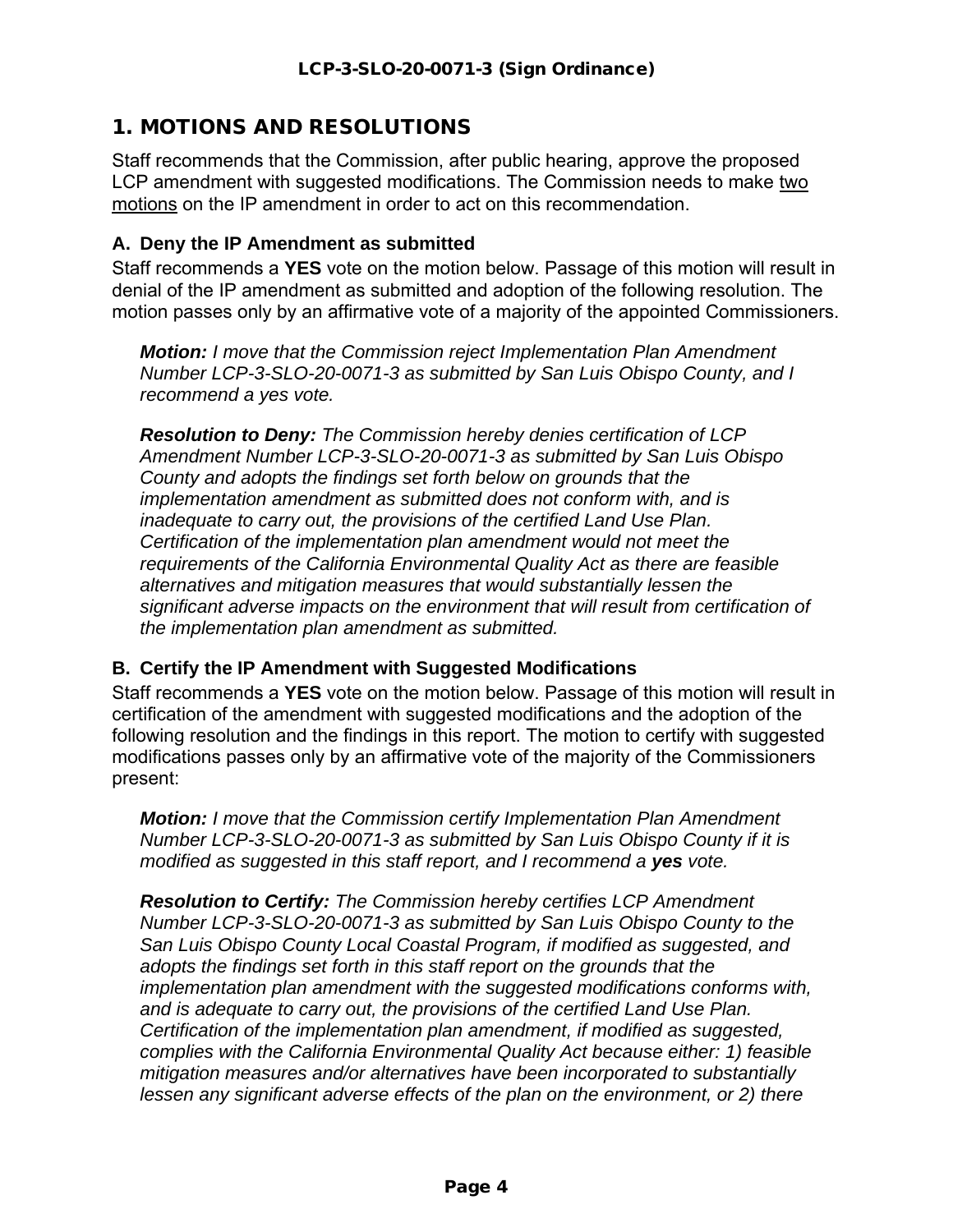*are no further feasible alternatives and mitigation measures that would substantially lessen any significant adverse impacts on the environment that will result from certification of the land use plan amendment if modified.*

# <span id="page-4-0"></span>2. SUGGESTED MODIFICATIONS

The Commission hereby suggests the following modification to the proposed IP amendment, which is necessary to make the requisite LUP consistency findings. If San Luis Obispo County accepts the suggested modification within six months of Commission action (i.e., by July 13, 2021) by formal resolution of the Board of Supervisors, the modified amendment will become effective upon Commission concurrence with the Executive Director's finding that this acceptance has been properly accomplished. Where applicable, text in cross-out format and text in underline format denotes proposed text to be deleted/added by the County. Text in double crossout and double underline denotes text to be deleted/added by the Commission.

### **1. Modify IP Section 23.04.306(b) as follows:**

*Exempt signs Authorized signs: The following signs are allowed without a land use permit, and are not to be included in determinations on the allowable number, type or area of signs pursuant to Section 23.04.310 (Sign Area Standards) except that a coastal development permit is required for, at a minimum, any sign that could impact public coastal access, including signs altering public parking timing or availability or potentially restricting the use of existing lateral and/or vertical accessways, or any sign that could detract from public views of scenic viewsheds or views from scenic roads and corridors. Nothing in this subsection shall exempt a sign from the necessity of construction permit approval if an electrical or building permit is required by the Building and Construction Ordinance or Uniform Sign Code. This subsection supersedes Section 303 of the Uniform Sign Code.*

# <span id="page-4-1"></span>3. FINDINGS AND DECLARATIONS

# <span id="page-4-2"></span>**A. Description of Proposed LCP amendment**

The proposed LCP amendment would amend the IP's existing signage regulations. The primary goal of the amendment is to ensure that the County's sign ordinance is implemented in a content-neutral manner consistent with United States Supreme Court free speech caselaw (*see Reed v. Town of Gilbert* (2015) 576 U.S. 155). The proposed amendment eliminates existing regulations that could be construed to be content-based and replaces the regulations with those based upon location. Additionally, the proposed amendment includes general principles that direct the County to apply the ordinance in a content-neutral manner; clarifies the signage permitting process; provides guidelines and requirements related to the size, location, and number of signs; prohibits potentially hazardous signage to motorists and pedestrians; and requires maintenance of existing signs. Please see **Exhibit 1** for the proposed IP amendment text.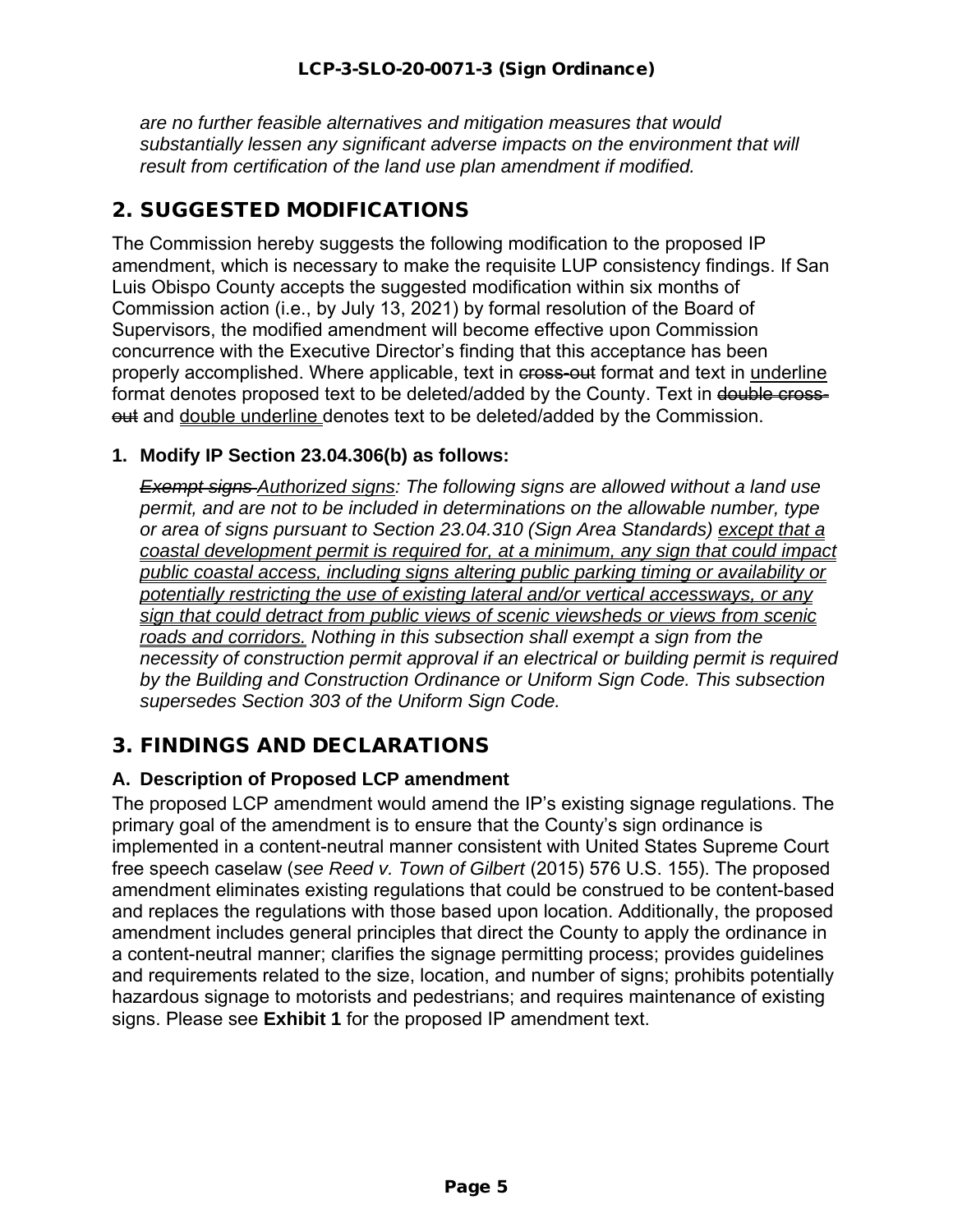### <span id="page-5-0"></span>**B. Evaluation of Proposed LCP Amendment**

#### *Standard of Review*

The proposed amendment affects the IP component of the San Luis Obispo County LCP. The standard of review for IP amendments is that they must be consistent with and adequate to carry out the policies of the certified LUP.

#### *Applicable Land Use Plan Policies*

Inappropriate signage can affect the public's ability to access public recreational areas. The LUP includes a series of policies that protect existing public access and require new development to provide maximum access, including:

*Recreation and Visitor Serving Facilities Policy 1: Coastal recreational and visitor-serving facilities, especially lower-cost facilities, shall be protected, encouraged and where feasible provided by both public and private means.*

*Public Access Policy 1: Development shall not interfere with the public's right of access to the sea where acquired through historic use or legislative authorization. These rights shall be protected through public acquisition measures or through permit conditions which incorporate access measures into new development.*

*Public Access Policy 2: Maximum public access from the nearest public roadway to the shoreline and along the coast shall be provided in new development.*

Inappropriate signage can also adversely public views. The LUP also contains several policies designed to protect scenic areas, including:

*Visual and Scenic Policy 1: Unique and attractive features of the landscape, including but not limited to unusual landforms, scenic vistas and sensitive habitats are to be preserved protected, and in visually degraded areas restored where feasible.*

*Visual and Scenic Policy 2: Permitted development shall be sited so as to protect views to and along the ocean and scenic coastal areas. Wherever possible, site selection for new development is to emphasize locations not visible from major public view corridors.* 

### *Consistency Analysis*

The above-cited LUP policies provide strong protections for public access and scenic resources, while generally prohibiting development that would detract or otherwise degrade from existing accessways or views.

The proposed amendment seeks to alter Sections 23.04.300-314 of the Implementation Plan, which encompass all of the IP standards for signs. The amendment eliminates standards based on the content of the sign (e.g., political signs or winery directional signs) and instead implements the same type of standards based on the underlying land use designation where the sign is located. The ordinance does not significantly alter the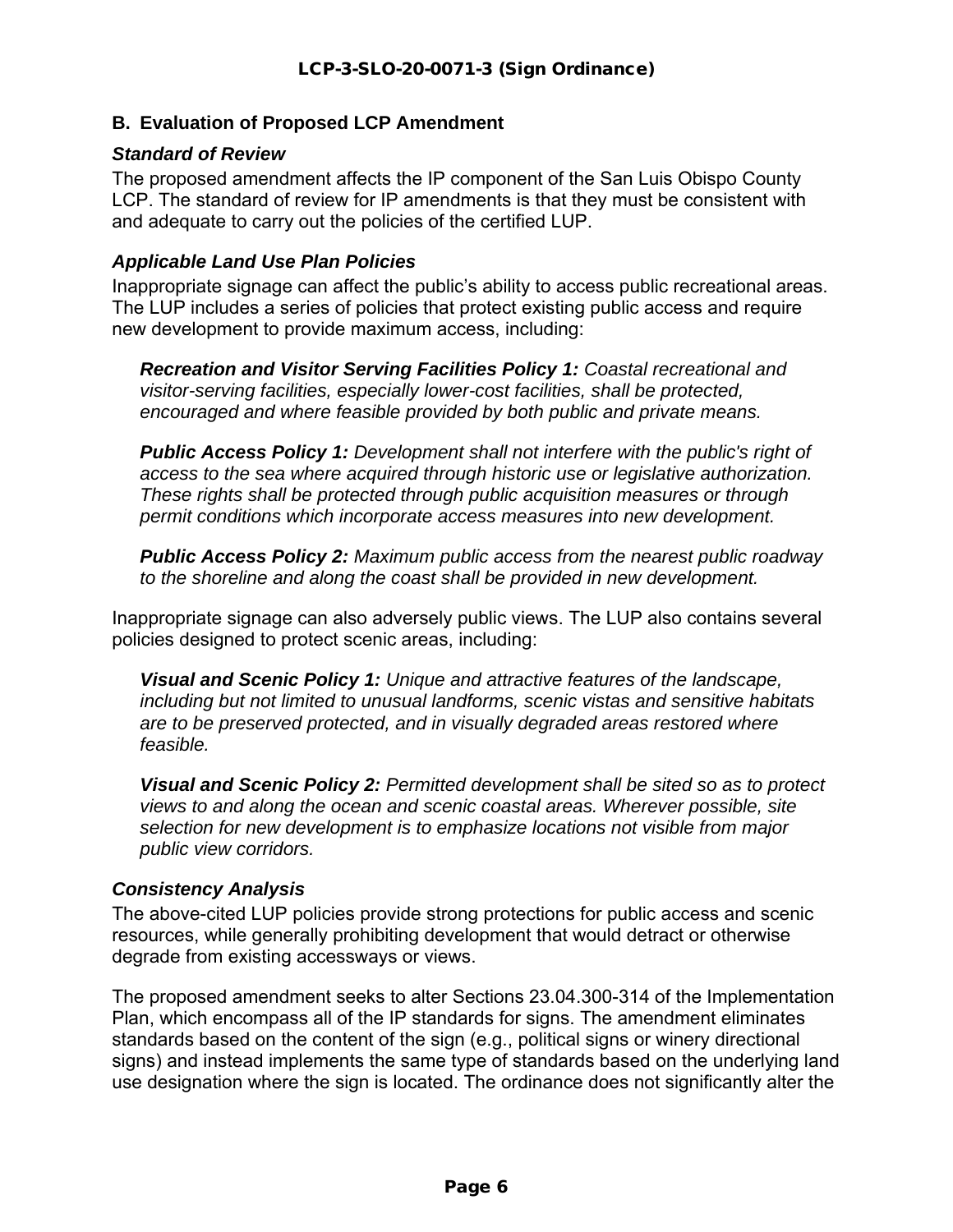substantive sign standards, but rather clarifies and modernizes the existing ordinance to reflect current caselaw.

In addition, the amendment clarifies the permitting process for certain types of signs. Specifically, the ordinance clarifies that most signs that meet the sign ordinance standards require plot plan approval, while variances from the sign standards require a minor use permit. Finally, the amendment authorizes certain limited signs if the signs meet specific size, number, and duration standards.

While the ordinance does generally state that all signs must comply with all LCP standards, the installation of signs raises particular concerns with regard to public access and visual resources. For example, "no trespassing" or "no parking" signs can change the intensity of use of an area and deter the public from utilizing existing public access facilities or areas. In addition, the proliferation of signs in scenic areas and corridors has the potential to significantly degrade public views.

As such, the sign ordinance should reflect the intent of the above-cited LUP policies that require the protection of public access and scenic resources, but the ordinance as currently proposed is not adequate to carry out these policies as it does not explicitly include any specific protections for signs that may impact public access or scenic views. **Suggested Modification 1** is therefore necessary to ensure that any sign, regardless of size or type, that has the potential to adversely impact existing public recreational access facilities/area or has the potential to detract from public scenic views meets all such LUP tests through the CDP process. The permitting review process will ensure that any particular sign is consistent with all LCP policies, particularly those related to public access and scenic resources.

<span id="page-6-0"></span>If modified as suggested, the proposed amendment conforms with, and is adequate to carry out, the policies of the certified LUP.

### **C. California Environmental Quality Act (CEQA)**

Section 21080.9 of the California Public Resources Code—within the California Environmental Quality Act (CEQA)—exempts local government from the requirement of preparing an environmental impact report (EIR) in connection with its activities and approvals necessary for the preparation and adoption of a local coastal program. Instead, the CEQA responsibilities are assigned to the Coastal Commission; however, the Commission's LCP review and approval program has been found by the Resources Agency to be functionally equivalent to the EIR process. Thus, under CEQA Section 21080.5, the Commission is relieved of the responsibility to prepare an EIR for each LCP action.

Nevertheless, the Commission is required, in approving an LCP submittal, to find that the approval of the proposed LCP, as amended, does conform with CEQA provisions, including the requirement in CEQA section 21080.5(d)(2)(A) that the amended LCP will not be approved or adopted as proposed if there are feasible alternatives or feasible mitigation measures available which would substantially lessen any significant adverse